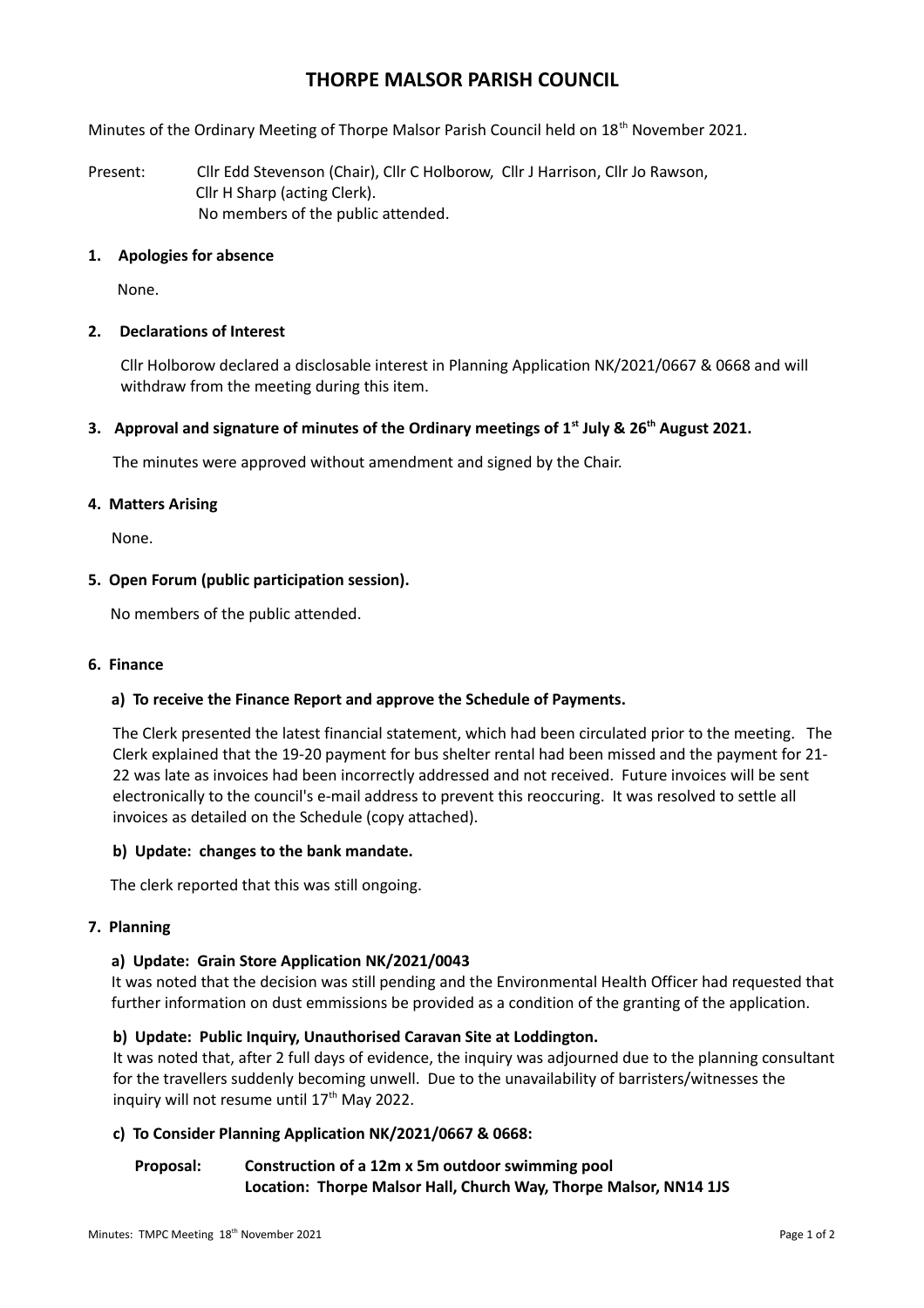Cllr Holborow left the meeting. Following discussion of the applications, all members agreed that the location of an outdoor pool adjacent to the existing tennis court was approriate and it was resolved that no objection be made to the application.

#### **8. To review plans for the Queen's Platinum Jubilee celebration.**

All members were keen to progress with plans to construct a bonfire beacon for lighting on Thursday,  $2^{nd}$ June. Cllr Sharp reported that detailed advice and guidance was now available on the web relating to the construction and safety precautions. It was agreed that a village committee needed to be set up to co-ordinate all events and should include representatives from the parish council, village hall and social club plus village residents who were prepared to help with the organisation of events. It was decided that, given the proximity of Christmas, this should be commenced in the new year.

## **9. To consider restoration works to the village well.**

Cllr Sharp reported that she had met with a stonemason, who lives locally and had installed the plaque in the well some years ago. He has agreed to submit a quotation for the work which would include cleaning and replacement of one or two sections of the stonework.

#### **10. To consider the protection of green space in The Square.**

Cllr Sharp reported that the grassed area in The Square was being churned up by the parking of both cars and a large van. It was suggested that small posts be placed at intervals along the edge of the grass to prevent parking directly on the grass. Cllr Stevenson proposed that he obtain the opinions of residents in the vicinity.

#### **9. To receive an update on current projects:**

## a**) Short Lane verge improvement**

The trees planted earlier this year are growing well. It was agreed that consideration needs to be given to moving one of the newly planted trees on the verge.

#### b**) Tree Bench Seat**

Cllr Sharp reported that she had still not had time to make any further progress with the seat project but would continue when possible. It was suggested that it may be possible for another local carpenter to construct the seat.

#### c**) Trial planting of wild flowers on Eagle Lane verge**

It was agreed to organise a working party to plant the seeds in the area recently cleared of weeds, between the village sign and the main gate of the Hall.

#### **d) Planting of bulbs along narrow verge on Church Way**

It was agreed that Cllr Holborow would order a selection of bulbs and organise a working party to plant these when received.

#### **10. Date of next meeting.**

The date was set for Thursday,  $6<sup>th</sup>$  January 2022.

The meeting closed at 8.25 pm.

Signed: …..........................................(Chair)

Date: …………………………………………